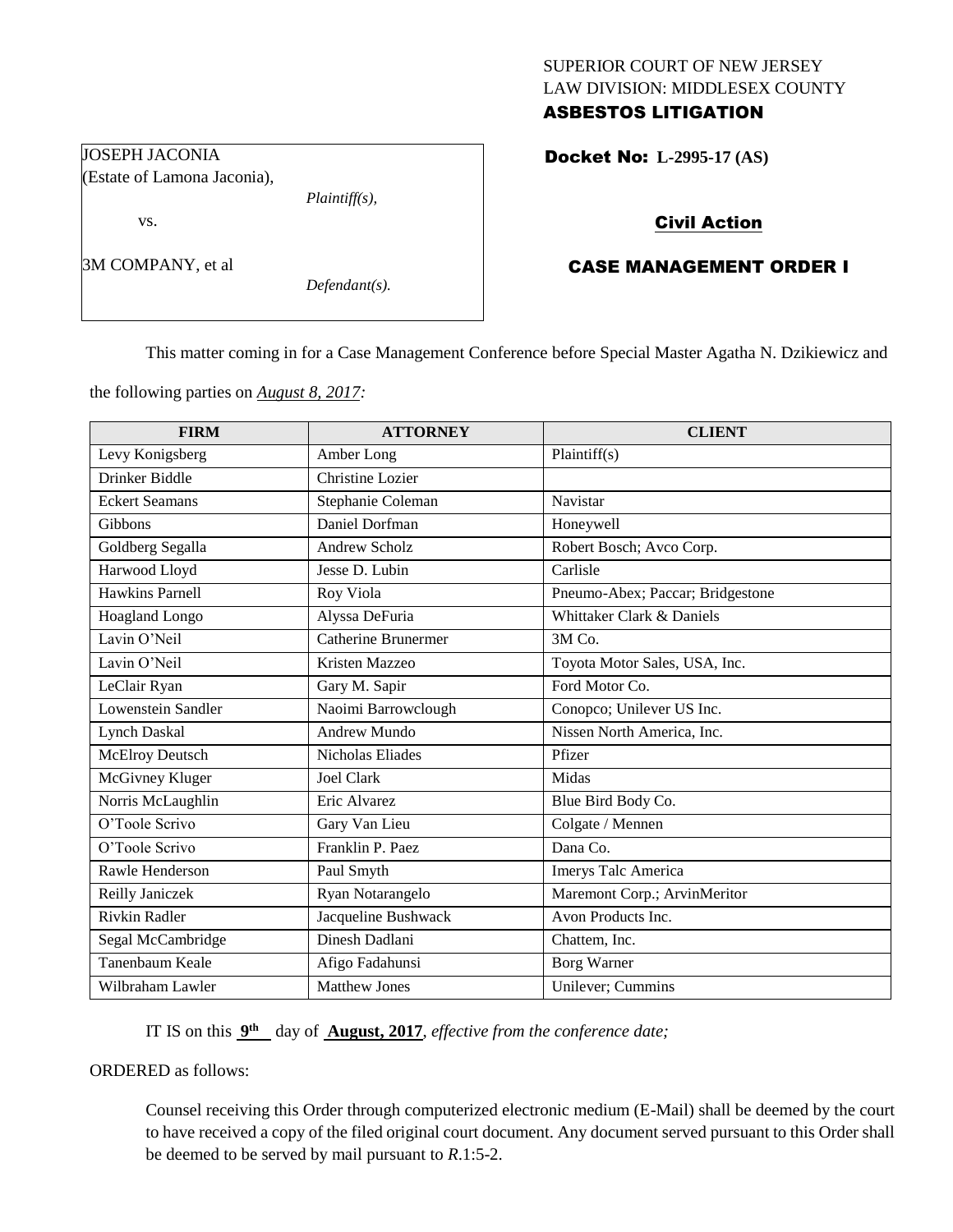Defense counsel shall notify plaintiff's counsel within thirty (30) days of the date of this Order if their client was incorrectly named in the Complaint. Counsel may be barred from raising this defense at a later time for failure to comply.

## **DISCOVERY**

| August 31, 2017    | Defendants shall serve answers to standard interrogatories by this date.                                                                                                                                    |
|--------------------|-------------------------------------------------------------------------------------------------------------------------------------------------------------------------------------------------------------|
| September 29, 2017 | Plaintiff shall propound supplemental interrogatories and document requests by this date.                                                                                                                   |
| November 3, 2017   | Defendants shall serve answers to supplemental interrogatories and document requests by this<br>date.                                                                                                       |
| September 29, 2017 | Defendants shall propound supplemental interrogatories and document requests by this date.                                                                                                                  |
| November 3, 2017   | Plaintiff shall serve answers to supplemental interrogatories and document requests by this<br>date.                                                                                                        |
| February 28, 2018  | Fact discovery, including depositions, shall be completed by this date. Plaintiff's counsel shall<br>contact the Special Master within one week of this deadline if all fact discovery is not<br>completed. |
| March 23, 2018     | Depositions of corporate representatives shall be completed by this date.                                                                                                                                   |

## **EARLY SETTLEMENT**

April 13, 2018 Settlement demands shall be served on all counsel and the Special Master by this date.

## **SUMMARY JUDGMENT MOTION PRACTICE**

- April 13, 2018 Plaintiff's counsel shall advise, in writing, of intent not to oppose motions by this date.
- April 27, 2018 Summary judgment motions shall be filed no later than this date.
- May 25, 2018 Last return date for summary judgment motions.

#### **MEDICAL DEFENSE**

- April 30, 2018 Plaintiff shall serve medical expert reports by this date.
- April 30, 2018 Upon request by defense counsel, plaintiff is to arrange for the transfer of pathology specimens and x-rays, if any, by this date.
- August 17, 2018 Defendants shall identify its medical experts and serve medical reports, if any, by this date. In addition, defendants shall notify plaintiff's counsel (as well as all counsel of record) of a joinder in an expert medical defense by this date.

## **LIABILITY EXPERT REPORTS**

June 29, 2018 Plaintiff shall identify its liability experts and serve liability expert reports or a certified expert statement by this date or waive any opportunity to rely on liability expert testimony.

 $\_$  ,  $\_$  ,  $\_$  ,  $\_$  ,  $\_$  ,  $\_$  ,  $\_$  ,  $\_$  ,  $\_$  ,  $\_$  ,  $\_$  ,  $\_$  ,  $\_$  ,  $\_$  ,  $\_$  ,  $\_$  ,  $\_$  ,  $\_$  ,  $\_$  ,  $\_$  ,  $\_$  ,  $\_$  ,  $\_$  ,  $\_$  ,  $\_$  ,  $\_$  ,  $\_$  ,  $\_$  ,  $\_$  ,  $\_$  ,  $\_$  ,  $\_$  ,  $\_$  ,  $\_$  ,  $\_$  ,  $\_$  ,  $\_$  ,